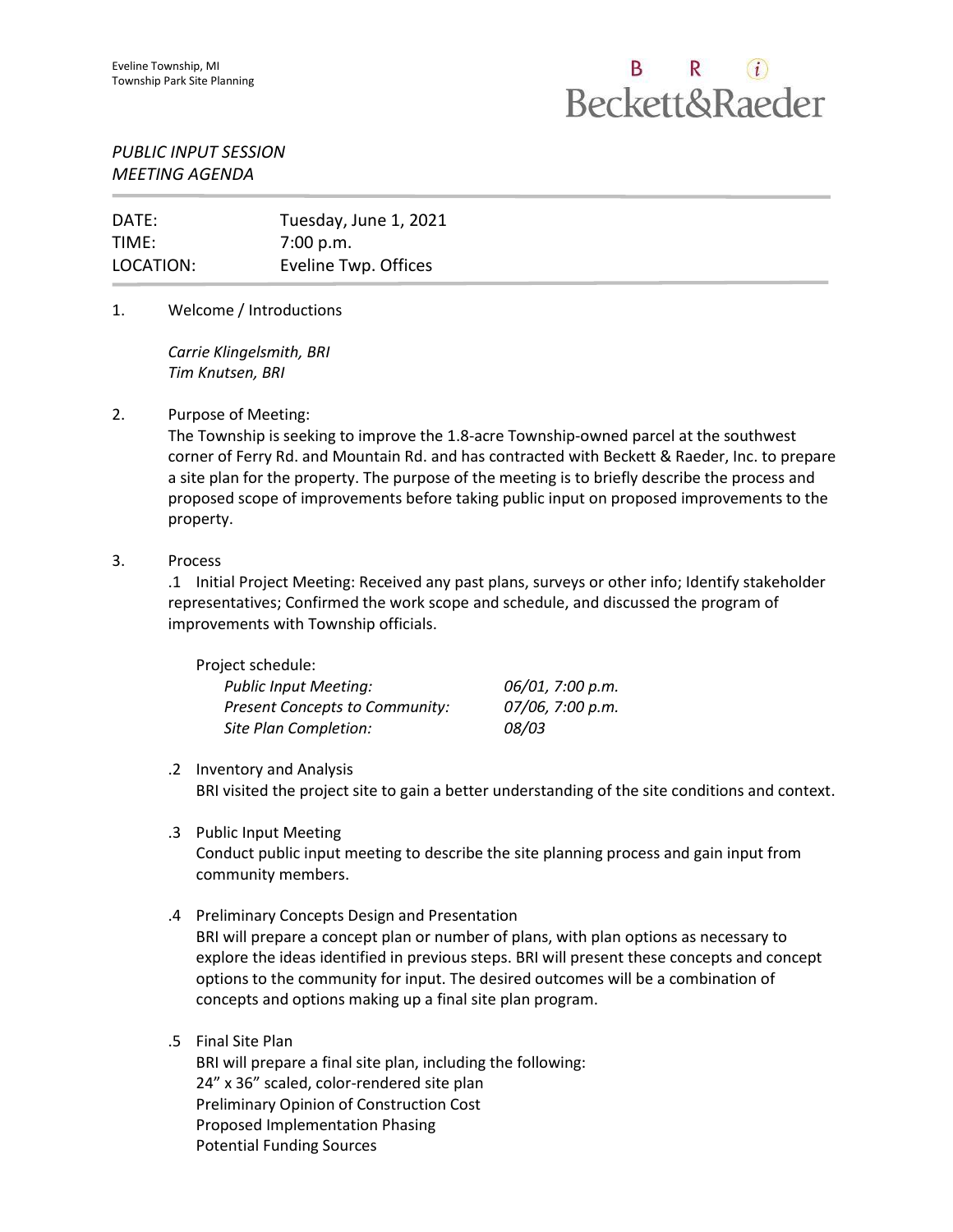# B R  $(i)$ **Beckett&Raeder**

### 4. Proposed Scope of Improvements

Initial conversations with Township officials indicate the following needs and desires:

- .1 A need for a Township cemetery, due to the limited capacity of the existing cemetery. A preliminary number of 200 plots was identified as an objective.
- .2 The property exists across Ferry Rd. from Township Hall. This location provides the opportunity to develop a traditional Township park that helps define Eveline Township. In addition to the cemetery, a desire for traditional township park elements was expressed, including the following:
	- *Picnic Shelter or Pavilion*
	- *Play Equipment*
	- *Walking Path*
	- *Drinking Fountain*
	- *Defined Parking Area*
- .3 The property is also located along a popular bicycling route. As such, elements that facilitate bicyclist use (bike racks or parking, water bottle filler, etc.) should be considered.
- .4 The property's close proximity to busy roadways means the user safety must be Considered.
- .5 Topography of the property will have an influence on site planning.
- 5. Public Input

Public input for the site planning effort is critical in order to complete a meaningful site plan that the Township can use as a guiding document in development. BRI will initiate discussions on:

- .1 Brief discussion of property and Township history
- .2 Specific concerns for development
- .3 On the following page, the proposed elements making up the *preliminary* program of improvements are listed. Please indicate your desire for the given element by circling a score from 1 to 5, with 1 being least desirable and 5 being most desirable.
- 4. On the following page, please indicate your desire for any elements not proposed in the program of improvements.